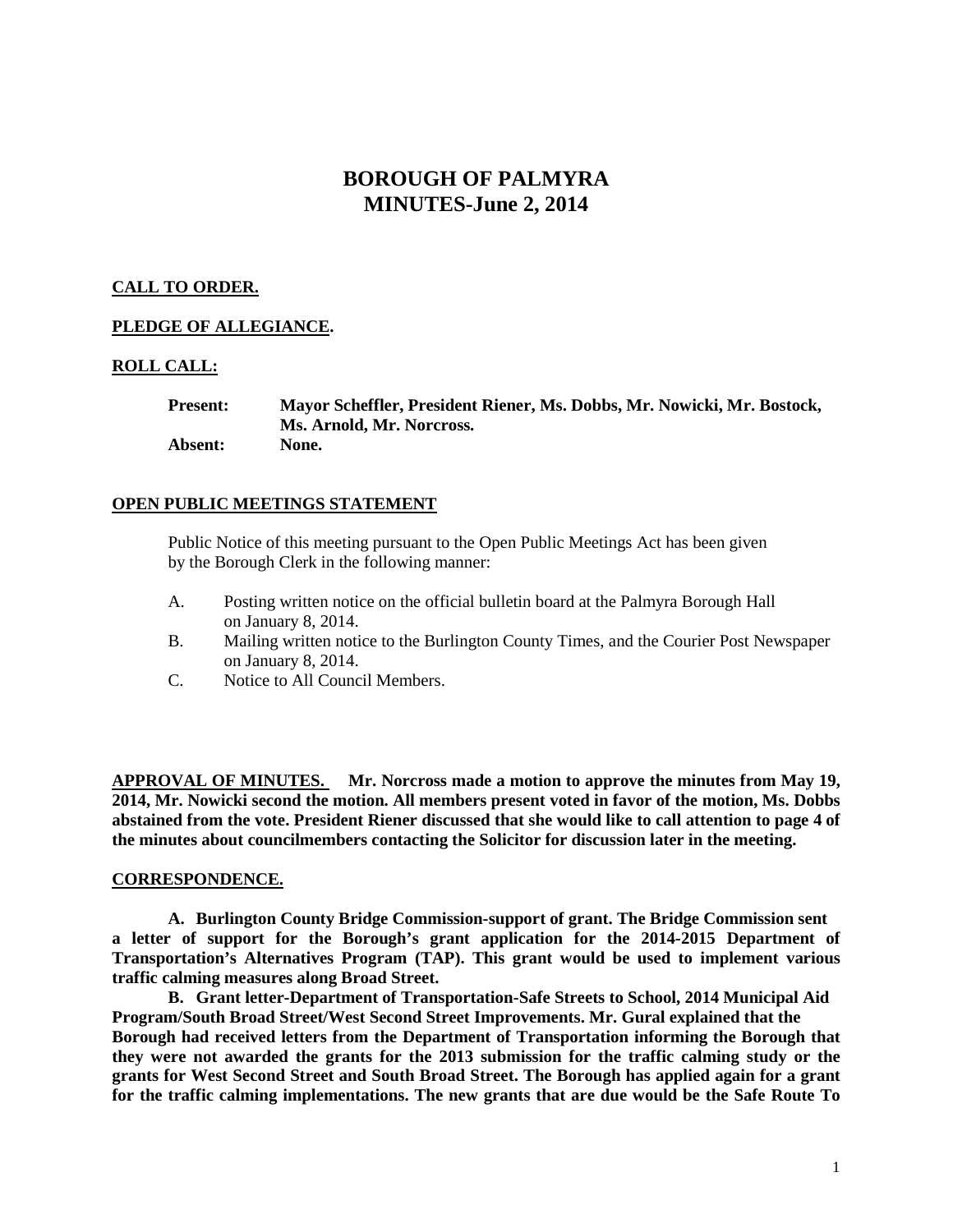**School grant due the end of June; the school counseling grant has been applied for. The COPS grant for resource officer in the schools is not in the school budget to do this year; they will be hiring a civilian to handle the duties. The grant application can be used towards the Borough hiring a K-9 officer or a regular officer. The Burlington County Bridge Commission is paying for the application to be filed. President Riener inquired as to when the grant awards should be announced. Mr. Gural replied that the Borough would be notified sometime in September.** 

**C. Mayor Scheffler appointed Emma Melvin to the Shade Tree Advisory Board to replace Mark Allen who resigned.**

**D. Community Center Program Board-Mayor Scheffler held the report till someone from the Program Board was available.**

**RESOLUTIONS. Resolution 2014-127 to Resolution 2014-129 will be enacted as a single motion, if any resolution needs additional discussion it will be removed from the consent agenda and voted on separately. Resolution 2014-127 was held till after executive session. President Riener made a motion to approve Resolution 2014-128 and 2014-129, Ms. Dobbs second the motion. At the call of the roll, the vote was:**

**AYES: President Riener, Ms. Dobbs, Mr. Nowicki, Mr. Bostock, Ms. Arnold, Mr. Norcross.**

**NAYES: None.** 

**A. Resolution 2014-127, Resolution Authorizing The Appointment Of Adam D. Greenberg, Esquire As Special Counsel For The Borough Of Palmyra For The Lawsuit Captioned Pro-Capital Fund I, LLC By Its Custodian, US Bank vs. Tri-Borough Veterans Organization Inc. ET ALS.**

**B. Resolution 2014-128, Resolution Authorizing A Shared Services Agreement With The Board Of Chosen Freeholders For Entity's Central Communications/911 Calls And Authorizing The Mayor To Sign Such Agreement.** 

**C. Resolution 2014-129, Resolution Requesting Approval of Items Of Revenue and Appropriation N.J.S.A. 40A: 4-87. (Chapter 159). (Clean Communities).**

### **DISCUSSION ITEMS.**

**A. Sidewalks-President Riener explained that the sidewalk ordinance has been back and forth for a few years and that she would like to have it introduced at the next meeting. Mr. Gural discussed that an amendment to the fence ordinance is also being considered. Chairman Locke is awaiting a letter from Attorney Drollas of the Land Use Board about the fences.** 

**B. Sewer/PW vehicles.-Mayor Scheffler explained that the vehicles would**

**be purchase through the capital budget for public works. The Borough will go out for bond notes in September to acquire the cash for the purchases. Mr. Gural explained that September is too late to order the dump truck that will be needed for the fall and winter, so there is enough reserve capital funds to purchase one large dump truck with the current funds and then reimburse the Borough budget when the bonding is approved. Environmental Resolutions will be preparing bid specs for the vehicle. Mr. Norcross inquired about state contract vehicles. Mr. Gural replied that the borough will go out for bid and if the amount is not lower than state contract, then they will use state contract, the vehicles should be between \$160,000-\$170,000. President Riener discussed that it is important that the residents know that this vehicle is a service vehicle for public works and the sewer department.** 

**C. Tort Claim/Title 59 Policy- Mr. Gural discussed that he needs a maximum dollar amount**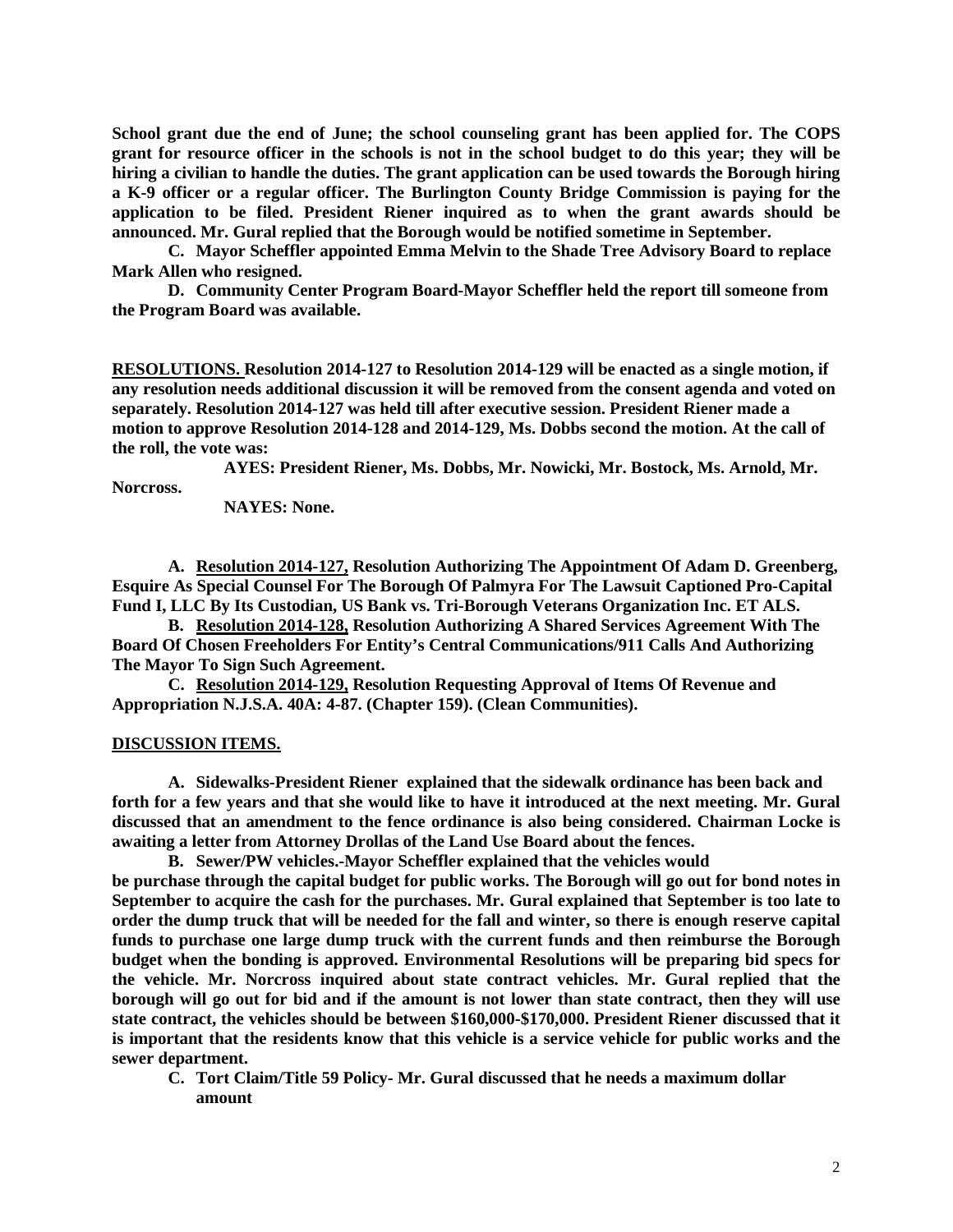**from Borough Council for reimbursement of insurance deductible. When a Borough Tree damages someone's car, the person usually has a high deductible from their insurance company and it is not fair to make the resident pay for the deductible. Mr. Gural explained that he is requesting council approve upto \$1,000 deductible for claims against tree or vehicle accidents Mayor Scheffler discussed that it is not fair to residents to pay out of pocket when a Borough tree or its limbs do damage to their car. Mr. Norcross discussed that public service is in town trimming trees and that they may also be damaging the support system of the tree. A resident from the audience spoke out about trees on Jefferson Street and that many of them need trimming. Mr. Bostock inquired if Mr. Gural was looking for an answer this evening. Mr. Gural explained that the amount needs to be filled in on the ordinance for introduction. Mr. Norcross proposed the amount of \$1,000.00 as being reasonable.** 

**PUBLIC COMMENTS. Ms. Dobbs made a motion to open the meeting to the public, Mr. Norcross second the motion. All members present voted in favor of the motion.** 

**Mrs. Morris-Jefferson Street discussed that she has lived in Palmyra all her life and has complained to Mrs. Kilmer about the condition of 505 Jefferson and that her husband also talked to Mr. Gural about the problems. Mrs. Morris discussed that Mr. Williams owns the property and it is a disgrace, the grass needs to be cut, there is trash all over the yard and the kids are disobedient. Mrs. Morris explained that someone should call DVFS on the mother for not taking care of the kids. Mrs. Morris would like the council to get the property cleaned up and hold Mr. Williams accountable. Mr. Norcross discussed that Mrs. Morris can call DVFS and that the Borough has court action scheduled against them. Mrs. Morris discussed that they had a grill and lit it with gasoline.** 

**Mr. Morris-Jefferson Street explained that he lives next to 505 Jefferson and that there is a fridge on the back porch, broken glass everywhere and the kids just throw the trash in the street. The police have been called and everyone complains about the tall grass. Mr. Morris discussed that their dog was taken away by the SPCA. Mr. Gural replied that Mr. Williams has warrants out of Palmyra for his arrest and that he has not appeared in court for his violations. The property is occupied so it makes it difficult for the Borough to cut the grass. Eastern Environmental has been instructed to cut the grass, but a police officer must be present due to the home being occupied. Mayor Scheffler explained that the Borough is aware of the property and will be monitoring it. No one else from the public wishing to be heard, Mr. Norcross made a motion to close the public portion, Mr. Bostock second the motion. All members present voted in favor of the motion. CLOSED SESSION. Resolution No. 2014-130, Resolution Excluding The Public From Certain Meetings Pursuant To Section 8 Of The Open Public Meeting Act C. 231 P.L. 1975. (personnel) Mr. Norcross made a motion to approve the resolution, President Riener second the motion. At the call of the roll, the vote was:**

**AYES: President Riener, Ms. Dobbs, Mr. Nowicki, Mr. Bostock, Ms. Arnold, Mr. Norcross. NAYES: None. Council went into executive session at 7:33 pm.**

**Public Session. Borough Council returned to public session at 8 pm.**

**D. Holmatro Equipment/Fire Truck-Mr. Gural explained that the actual truck was bought under state contract, but that the additional equipment needed was not available with the state contract. Three quotes were received for the additional equipment and that only certain companies carry the correct equipment for this type truck. The resolution of award will be on the next agenda.** 

**E. Additional tax lien properties. Mayor Scheffler explained that the Borough has tax liens on several properties in the Borough. Mr. Gural discussed that there is no available funding for the Borough this year to pursue any of these properties, but they could be consider in next year's budget.** 

**F. Traffic count Cinnaminson Avenue-Mr. Gural informed council that letters were sent to**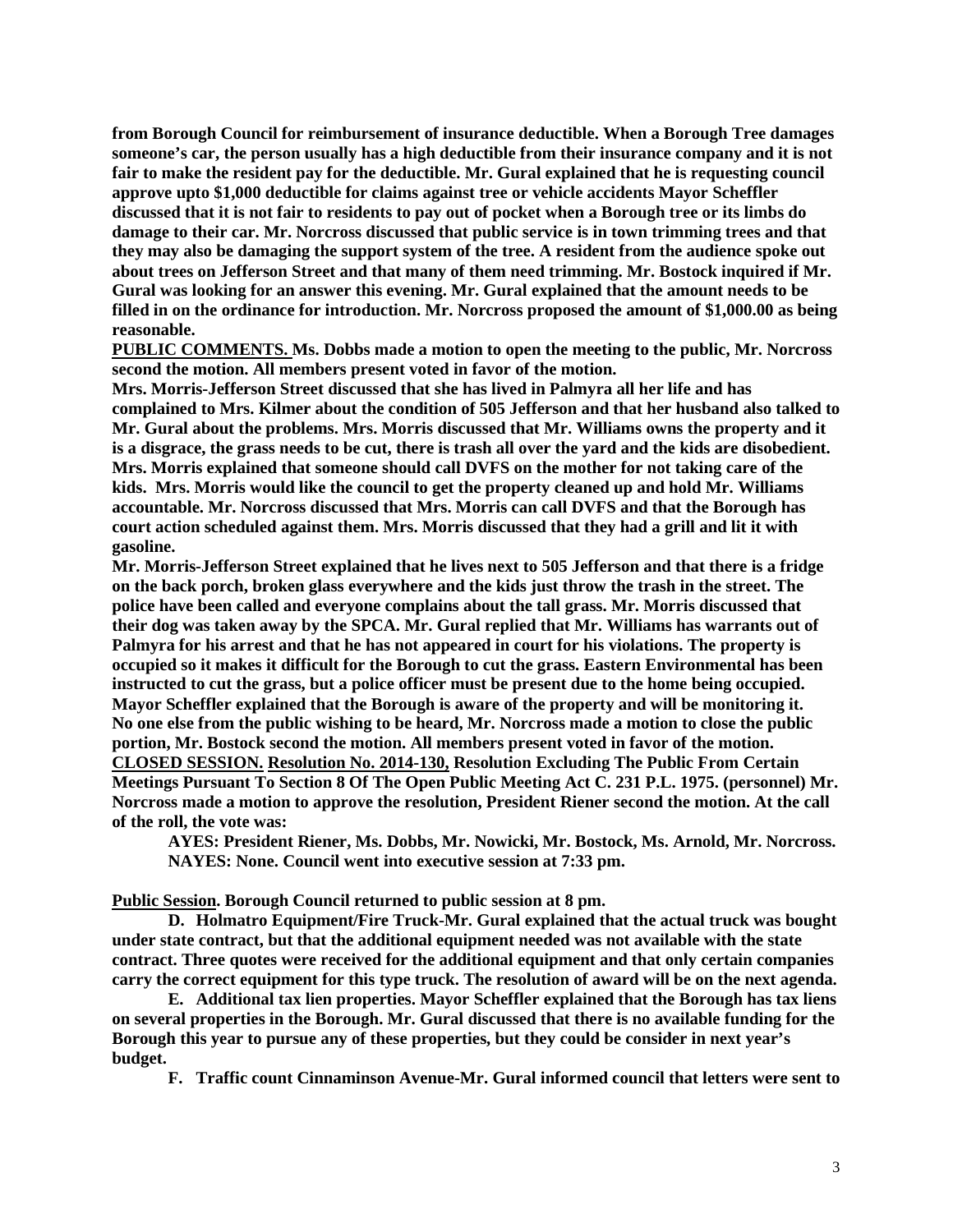**the County Freeholders and County Engineer about the residents concern on Cinnaminson Avenue about the vehicles speeding requesting their assistance since it is a county road. Chief Pearlman discussed that they did a traffic detail and that 50% of the vehicles speeding belong to Palmyra residents. Borough Council will follow up after the traffic study is completed.**

**G. Pedestrian Crossing-Cinnaminson and Charles Street. Chief Pearlman reported that the county engineer stated that it should be completed by the end of summer.**

**H. Website Disclaimer. Mayor Scheffler discussed that the issue of the website disclaimer was addressed at the last council meeting when it was bought up about the fundraiser for the cancer victims should not be on the website. Mayor Scheffler explained that she had looked at the disclaimer that Mr. Rosenberg had forward. President Riener explained that the disclaimer looks like the Borough may be saying that the fundraiser is not legitimate. President Riener discussed that she is concern that councilmembers went to Mr. Rosenberg after the discussion at the last meeting about not incurring cost for the Borough. The discussion was that councilmembers should go through the Mayor or the Administrator first. Ms. Arnold explained that she replied to an email from Mr. Rosenberg that had been sent to all of council. Mayor Scheffler explained that council cannot make a policy change through emails, it must be done at a public session and that Mr. Rosenberg cannot be paid for work not authorized. Mayor Scheffler discussed that no one has the ability to make policy changes or spend borough funds without authorization. Ms. Arnold explained that she was responding to a question from the solicitor in an email to all of council. Mayor Scheffler explained that a respond to an email to council should be replied to all so that all of council is kept in the loop of information. President Riener inquired if the website disclaimer should go to committee and what committee would handle it. Mayor Scheffler replied that it would be her committee, Administration and that she is looking for a disclaimer that can be done in one or two sentences. Mayor Scheffler does not want the disclaimer to appear that the Borough is not supporting the charities. Mr. Gural explained that he had Mrs. Nagle check other websites and that they have disclaimers that state that you are leaving their website for other and they take no responsibility. Ms. Arnold inquired about the charities that are not 503c or an actual register charity. Mayor Scheffler explained that as long as they are a non-profit or a charity in the borough they can be placed on the website. President Riener inquired if there is a policy about councilmembers going directly to the solicitor. Mayor Scheffler explained that the law is clear and says that council does not have the authority individually to spend funds and that it must be done in public.** 

**I. BID refund checks-Mr. Gural informed council that 96 owners are due additional funds. Purchase orders have been prepared and will be mailed out with the letter for owners of the properties to sign and send back. The refunds will appear on the bill list. The letters will also be placed on the website under BID.** 

**J. Epworth Cemetery Gravel Road-Mr. Rosenberg informed council that he ordered a title report for the cemetery property and received communication from the other neighbor that shows that there is not an easement for their property. Mr. Gural discussed that the ordinance for the easement will be ready for introduction at the next meeting.** 

**K. Flood Insurance-Public Works and Sewer Plant-Mr. Gural informed council that the EIT Loan requires additional flood insurance for the public works and sewer property. The Borough will have to purchase additional policies through the JIF. The pump station on Berkley Avenue is located offsite and it is council's decision if they wish to purchase flood insurance for the pumping station. The cost of the insurance would be about \$39,000 for the year. Mr. Bostock inquired if the building is out due to flooding, does that affect everything else working. Mr. Gural replied that the pump station moves the majority of the sewer and in the EIT bid there was a lot of alternatives to consider if there was extra money and the pump station is on the list. Funds were used this year for repairs and maintenance at the location and eventually it will have to be replaced. Mr. Norcross discussed that the borough should not spend \$39,000 on the flood insurance since it**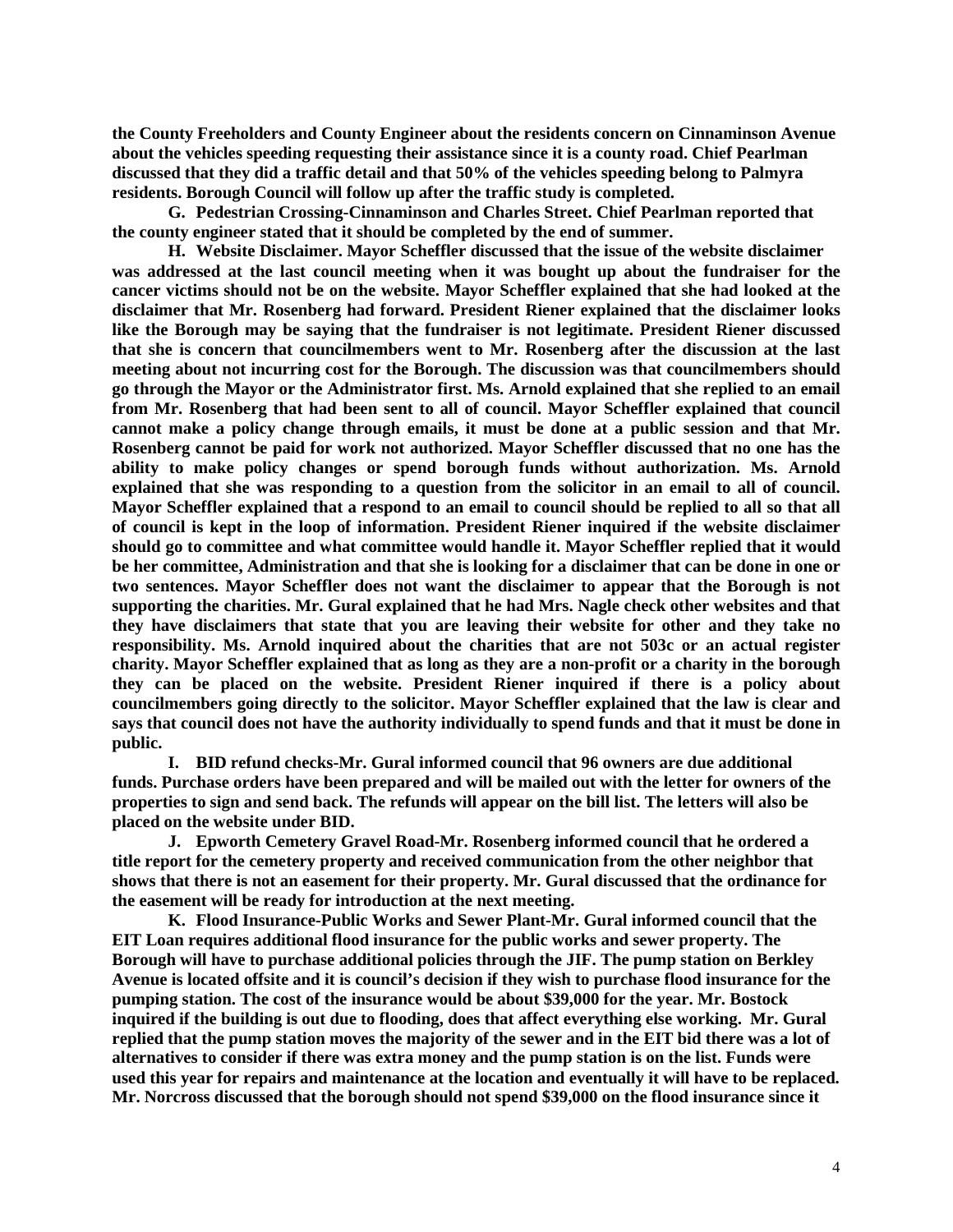**has never flooded out even with the severe storms. Mr. Bostock discussed that the cost of the insurance would pay for replacing the equipment. Mr. Gural will notify Jif that the Borough is waiving the flood insurance for Berkley Avenue pump station.** 

**L. Fillit/Jersey Recycling/Route 73. Held for executive session.** 

**M. Truck Route Ordinance-Chief Pearlman explained that he had received a complaint that was forwarded from Mr. Gural about large trucks parking on the street. The current truck ordinance allows the vehicles to park on certain streets, but not drive on them. Chief Pearlman is recommending revising the current ordinance. Mr. Rosenberg has prepared a draft ordinance for councils review. The ordinance will be listed at the next meeting for introduction.** 

**N. Roto Cylinder Tax Appeal.-held for executive session.**

**O. PRC Rotary Bench Donation-Mr. Gural informed council that the bench that was donate by the Rotary is ready for installation. He will meet with Mr. Fratto on Wednesday to decide on a location. Public Works will be doing the installation.**

**P. Direct Deposit-Mr. Gural explained that the state is requiring all of their employees to use direct deposit. The state has forward an ordinance to municipalities for their review and adoption. Mr. Gural discussed that using direct deposit would streamline payroll, there are currently 23 employees that do not use direct deposit.** 

#### **ADMINISTRATORS REPORT.**

**Mr. Gural gave the engineers update on Allied Interiors concerning the doors for Borough Hall and that they have come to a solution for the work that was not performed. The resolution to cancel the contract and to pay for the work that was completed will be on the next agenda. The contract for the Key fob for the doors will need to be awarded to one vendor. The battery back-up for the doors will be for 20 hours so that the security of the doors should not be affect. The bids for the improvements to the parks are on June 10th. The outbound survey for the roadway to Cinnaminson Avenue is completed. Charles Street improvements will begin about June 16. President Riener discussed the traffic study for Cinnaminson Avenue and that she agrees that it should be from Broad Street to the Harbour.**

**Chief Pearlman informed council that he was working on obtaining quotes for the in-car camera system and that he is working with the CFO to use co-op purchasing. He will have a letter of recommendation for the June 16th meeting. Mr. Rosenberg will prepare a letter to Watchguard, the current vendor to cancel the contract with them. Chief Pearlman announced that the annual police**  awards will be given out at the council meeting of June 16<sup>th</sup> and that he is looking to promote Tyler **Main to take Patrolman Fabrizio position, who left for another department.** 

**Community Center Program Board.***-* **Ms. Wiener gave a report on the community center and all of the activities that have been completed: SAT classes, meditation classes, movie night, mother's day pinterest class, knitting circle and also the ones being planned: voice class and a choir, yoga classes, exercise program. There is also a community garden behind the center that resident are working with.** 

**Mayor Scheffler discussed that ad that was placed in the Burlington County Times to promote Palmyra and that Ms. Arnold had a business ad placed next to Palmyra's promotion which gives the impression of impropriety. Ms. Arnold explained that she did not know where the ad was going to be placed and that she only approved the actual proofs of the individual ads. Mayor Scheffler explained that the businesses in the Borough should have been contacted to advertise in the section for Palmyra. Ms. Arnold explained that she reached out to a lot of businesses, but they had already advertised in the Palmyra Day section and were not interest. Mayor Scheffler inquired if the Borough paid for the entire ad. Ms. Arnold replied that the Borough will be billed for their ad and not her ad. Mayor Scheffler inquired if Ms. Arnold had any proof that she was unaware of the placement from the ad and if so the paper can be held accountable. Mr. Bostock discussed that there is a mechanism in place for checking or reporting these types of issues to the Local Finance**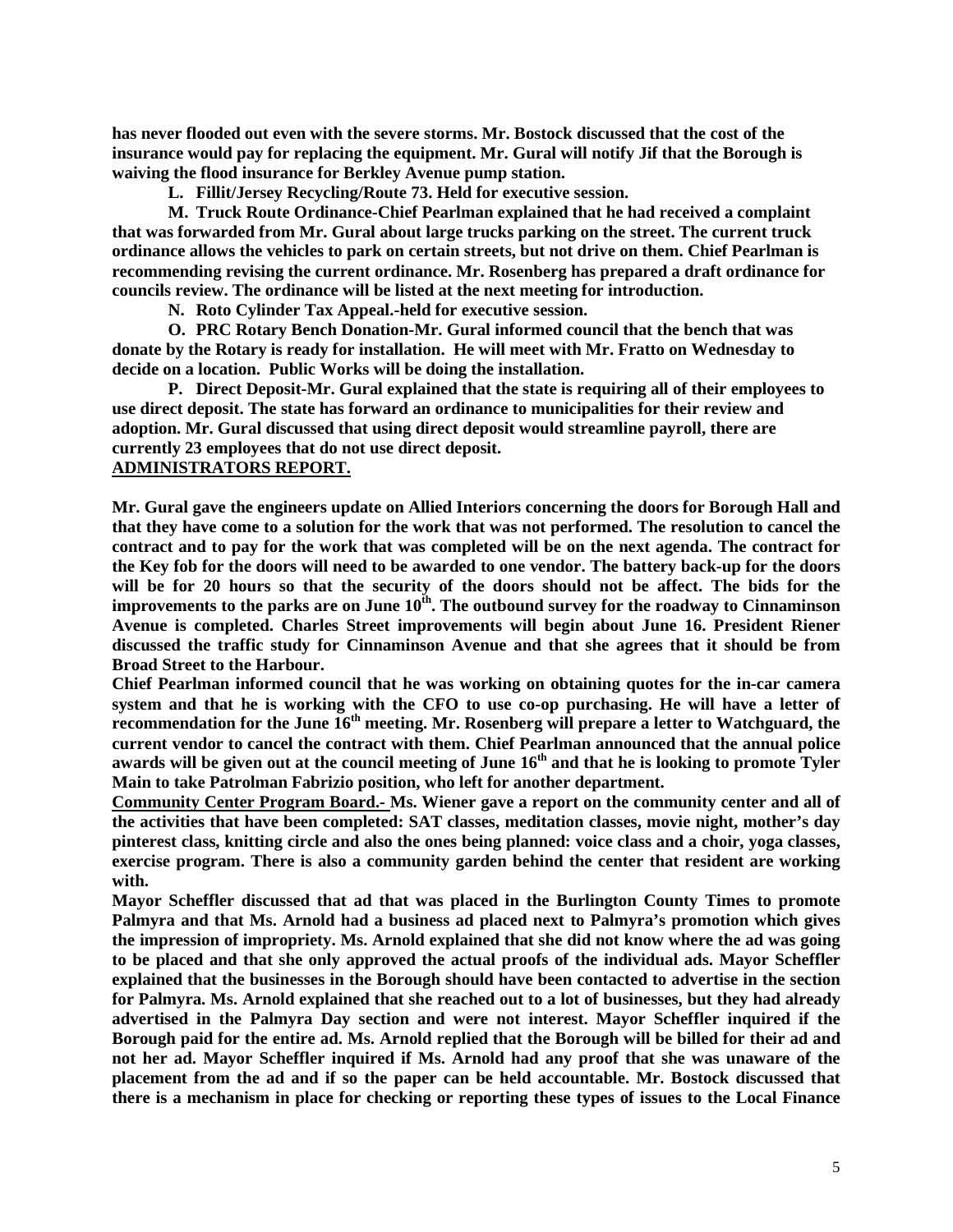**Board at the state. Mr. Bostock explained that the Local Finance Board will give you a quick ruling on an issue. President Riener discussed that the placement of the ad looks like the Borough is endorsing Ms. Arnold business. Mayor Scheffler discussed that as a member of council having the ad on the same page promoting Palmyra is clearly an advantage and that it is a ruling for the Local Finance Board to consider. Mayor Scheffler explained that Mr. Bostock should have been include as part of the business committee on the ad for Palmyra and that when it was handed out at the last meeting, there was no discussion that the ad would be sharing a page with Ms. Arnolds business ad. Ms. Arnold repeated that she had no idea that the two ads would be sharing a page. Mr. Rosenberg explained that any councilmember who has a question regarding potential ethic law can conduct the Local Finance Board at the state on their own. Mr. Bostock discussed that he had contacted them before and Mr. Norcross stated that he also had called them on another issue. Mayor Scheffler explained that if there is no proof that the Burlington County Times handled the placement of the ad without consulting the Borough, then the Local Finance Board needs to be contacted. Mr. Rosenberg will draft a letter to the Local Finance Board. Mayor Scheffler explained that some positions on council can make a decision without the full council as stated per ordinance, like the Director of Public Safety and the Street Commissioner because some decisions cannot wait for a meeting that would affect the health and welfare of the residents. PUBLIC COMMENTS.**

**Mr. Norcross made a motion to open the public comment portion of the meeting, Mr. Bostock second the motion. All members present voted in favor of the motion.**

**Ms. Barron-Harbour Drive inquired about the reason for the traffic county study. Mayor Scheffler explained that at the last meeting residents attend that were concerned about the speeding on Cinnaminson Avenue and were requesting speed humps and lowering the speed limit.** 

**Mr. Radar-Harbour Drive inquired as to why the public comment is not in the beginning of the meeting so that the public can respond before council adopts anything. Mayor Scheffler explained that this meeting is the worksession and that council discusses the items listed and then takes any action at the general meeting, so now is the time for the public to inquire about the ordinances or the discussion items. There is public comment at every public meeting of the Borough Council. Mr. Radar discussed that the ad for Palmyra was small and that he thinks questioning the ad is political.** 

**Resident-not identified discussed that a lot of public comment is needed before a resolution is passed. Mayor Scheffler explained that council listens to the public comment and can always amend a resolution or ordinance after it is adopted.** 

**Mr. Radar-Harbour Drive- inquired if council was going to move the public comments to the beginning of the meeting. President Riener replied that there are two meetings per month for a reason and that the public can comment at each meeting and expresses their opinions. There is always time to ask questions in the two week period between meetings.** 

**Mr. Norcross-Morgan Avenue discussed that Mount Holly Township has removed most of their speed humps as well as Lumberton due to slowing down emergency vehicles. Mr. Norcross explained that most of the time it is residents on the side streets speeding to avoid the train. Chief Pearlman replied that no decision has been made yet about speed humps or lowering the speed limit and that cars look faster than they are actually going.** 

**Resident-not identified discussed that Harbour Drive is a cut through to the bridge.** 

**Mr. Brooks-East Broad Street requested that the letters that are going out to explain the BID refunds be sent to the property owners, since last time they were sent to the address and some of the tenants got the information and it wasn't forward. Mr. Gural explained that he since there will be PO's included in this letter it will be sent to the owner of record as they will have to sign off on the purchase order to obtain their refunds.**